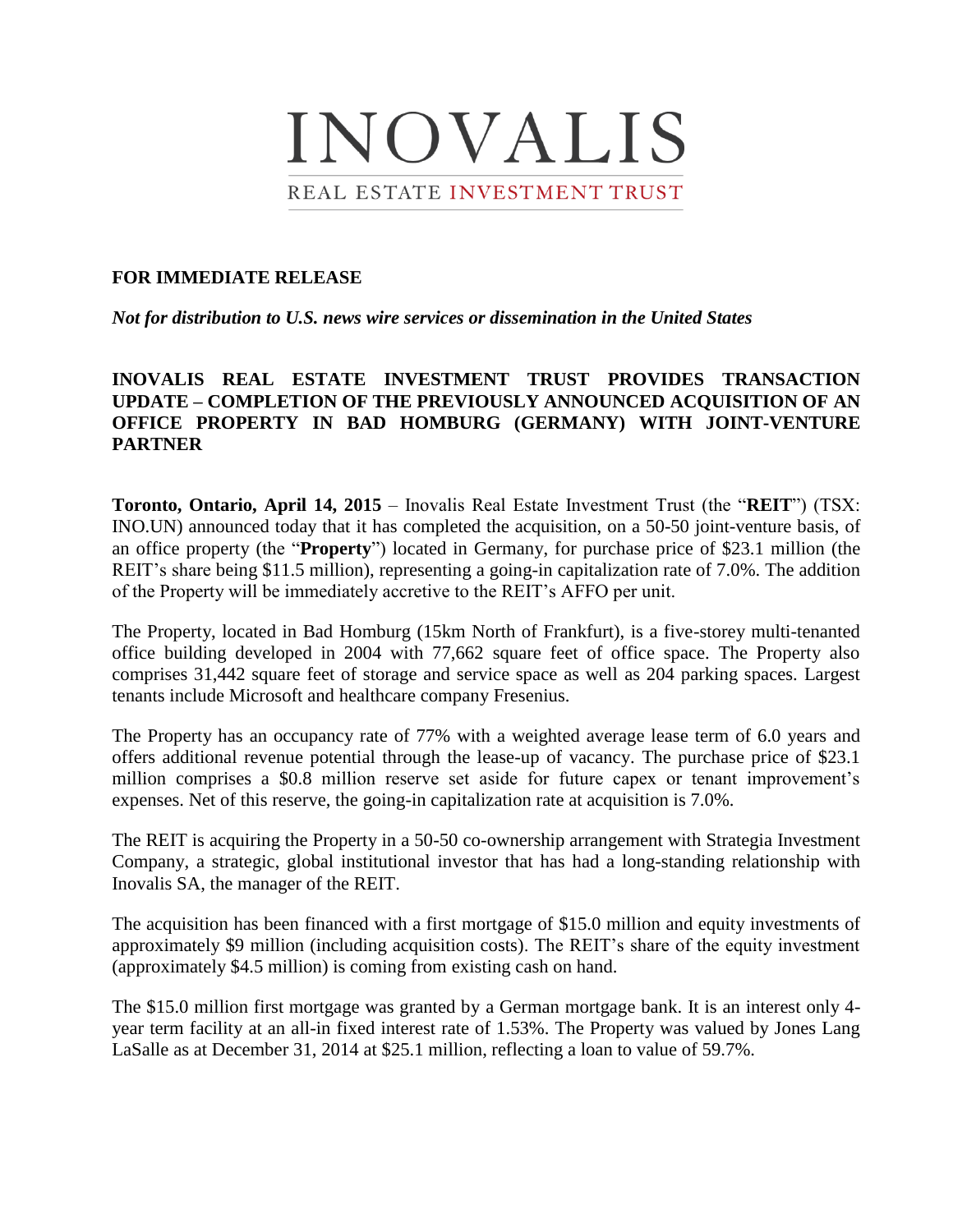Following the acquisition of the REIT's share of the Property, the French properties and the German properties will represent 80% and 20% respectively of Inovalis REIT's rental income for the next twelve months.

David Giraud, Inovalis REIT's Chief Executive Officer, commented: "*We are excited because this high-quality Property is purchased at an attractive relative valuation with rental income from tenants of strong credit quality. We will focus on actively managing the Property in order to benefit*  from the additional revenue growth potential. The REIT continues to see similar investment *opportunities in its targeted European markets, and thanks to the possibility of pursuing JVs with global institutional investors, we will have sufficient liquidity to continue buying assets through out 2015*".

All amounts have been converted to Canadian dollars (\$) using an exchange rate of 1.35 Canadian \$ per €.



## **Non-GAAP Measures**

The REIT's consolidated financial statements are prepared in accordance with international financial reporting standards ("IFRS"). However, in this press release a number of measures which do not have a meaning recognized under IFRS or Canadian Generally Accepted Account Principles ("GAAP") are presented. AFFO is a non-GAAP financial measure widely used in the real estate industry as a measure of operating performance. AFFO is calculated by adjusting FFO for non-cash items such as: straight-lining of contractual rent, the cash effect of the lease equalization agreements, amortization of fair value adjustments on assumed debt, the non-cash portion of the asset management fees paid in Exchangeable Securities, capital expenditures and amortization of transaction costs on mortgage loans. Non-recurring costs that impact operating cash flow may be adjusted, and capital and tenant expenditures incurred and capitalized in the period by the REIT are deducted. There is no standard industry definition of AFFO.

Non-GAAP financial measures should not be construed as an alternative to financial measures calculated in accordance with GAAP. Further the REIT's method of calculating supplemental non-GAAP financial measures may differ from the methods of other real estate investment trusts or other issuers, and accordingly, these measures may not be comparable to those measures presented by other real estate investment trusts or issuers.